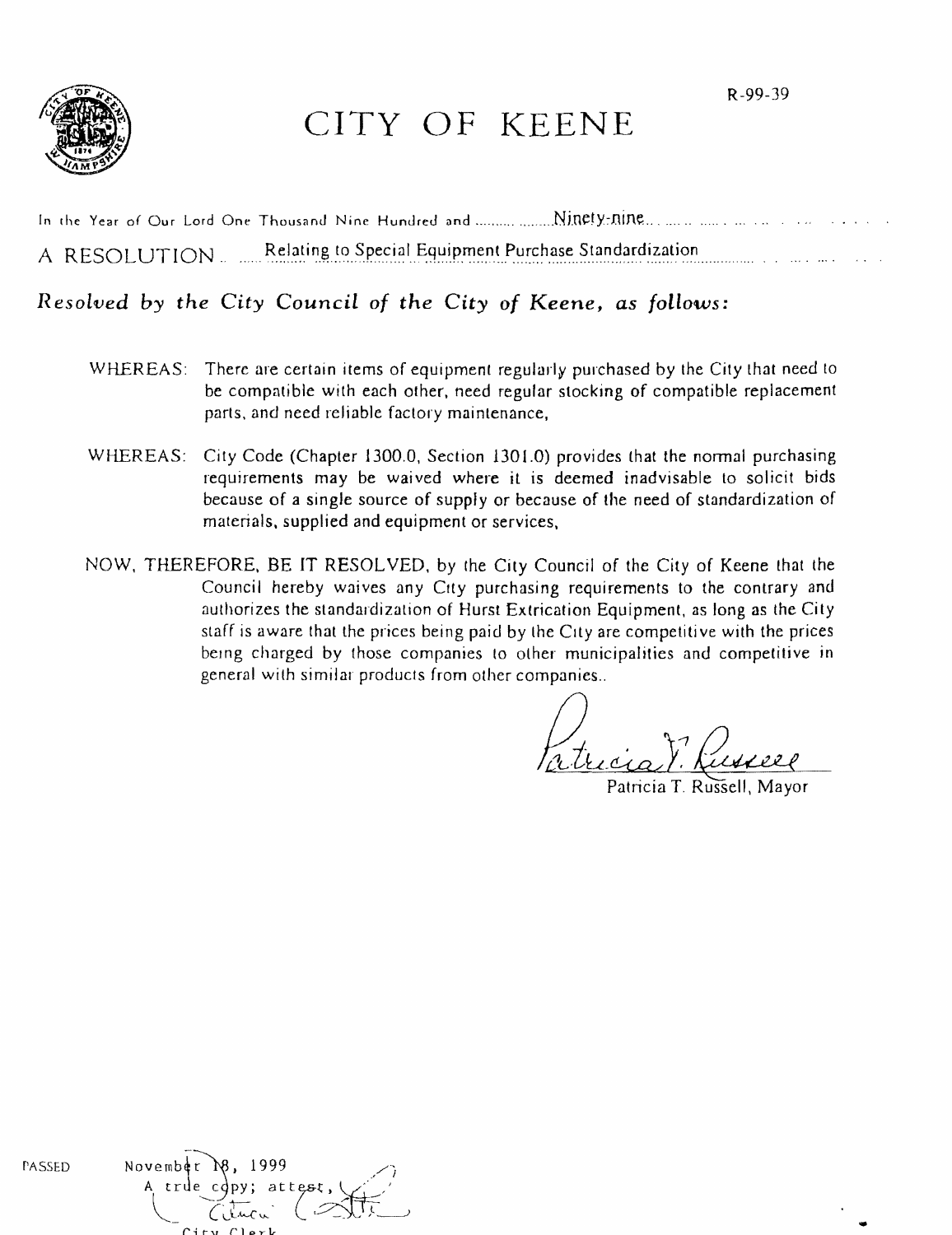#### City of Keene New Hampshire

November 9, 1999

In City Council November 18, 1999.<br>Report filed into the record. TO: Mayor and City Council  $\left(\begin{array}{c} \uparrow \\ \downarrow \end{array}\right)_{\subset \mathcal{L}}$ 

FROM: Finance, Organization, and Personnel Committee City Clerk

SUBJECT: Memorandum & Resolution - R-99-39: Relating to Special Equipment Purchase Standardization

On a vote of 5-0, the Finance, Organization and Personnel Committee recommends the adoption of R-99-39.

Cyrithia C XXI7 gina

Background Notes:

Fire Chief Payne explained to the committee that the Fire Department was interested in standardizing the extrication equipment presently utilized in the department. Chief Payne further explained that standardization allows for consistent, efficient use of the equipment. He added the department had used Hurst extrication equipment for the past 20 years and was seeking authorization to add Hurst to the list of standard equipment. Councilor Blastos inquired if there was just one supplier for this equipment. Chief Payne replied that although there was only one supplier, there were three area distributors.